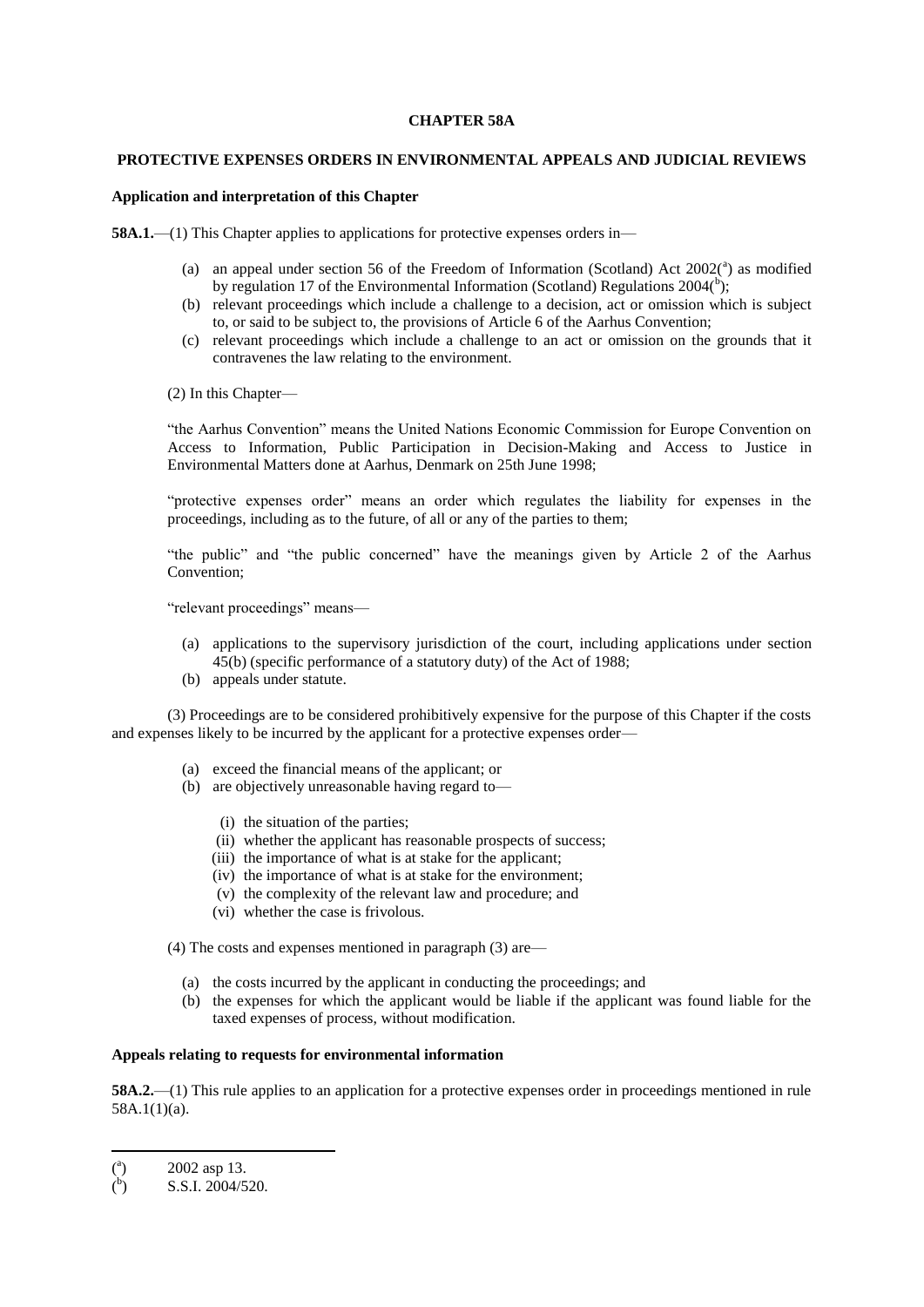(2) Where the person who requested the environmental information is a party to the appeal, that person may apply for a protective expenses order.

(3) The application must be made, except on cause shown—

- (a) where the applicant is the appellant, no later than is reasonably practicable after the applicant becomes aware that the appeal is defended;
- (b) where the applicant is the respondent, no later than the expiry of the period allowed for the lodging of answers.

(4) Where the court is satisfied that the proceedings are prohibitively expensive, it must make a protective expenses order.

### **Public participation in decisions on specific environmental activities**

**58A.3.—(1)** This rule applies to an application for a protective expenses order in proceedings mentioned in rule 58A.1(1)(b).

(2) An application for a protective expenses order may be made by the petitioner or the appellant.

(3) The application must be made, except on cause shown, no later than is reasonably practicable after the applicant becomes aware that the petition or appeal is defended.

(4) The court must make a protective expenses order where it is satisfied that—

- (a) the applicant is a member of the public concerned;
- (b) the applicant has a sufficient interest in the subject matter of the proceedings; and
- (c) the proceedings are prohibitively expensive.

# **Contravention of the law relating to the environment**

**58A.4.**—(1) This rule applies to an application for a protective expenses order in proceedings mentioned in rule 58A.1(1)(c).

(2) An application for a protective expenses order may be made by the petitioner or the appellant.

(3) The application must be made, except on cause shown, no later than is reasonably practicable after the applicant becomes aware that the petition or appeal is defended.

(4) The court must make a protective expenses order where it is satisfied that—

- (a) the applicant is a member of the public; and
- (b) the proceedings are prohibitively expensive.

# **Applications for protective expenses orders**

**58A.5.**—(1) A protective expenses order is applied for by motion.

(2) Intimation of the motion and of the documents mentioned in paragraph (3) must be given to every other party not less than 14 days before the date of enrolment.

- (3) The applicant must lodge with the motion—
	- (a) a statement setting out—
		- (i) the grounds for seeking the order;
		- (ii) the terms on which the applicant is represented;
		- (iii) an estimate of the expenses that the applicant will incur in relation to the proceedings;
		- (iv) an estimate of the expenses of each other party for which the applicant may be liable in relation to the proceedings; and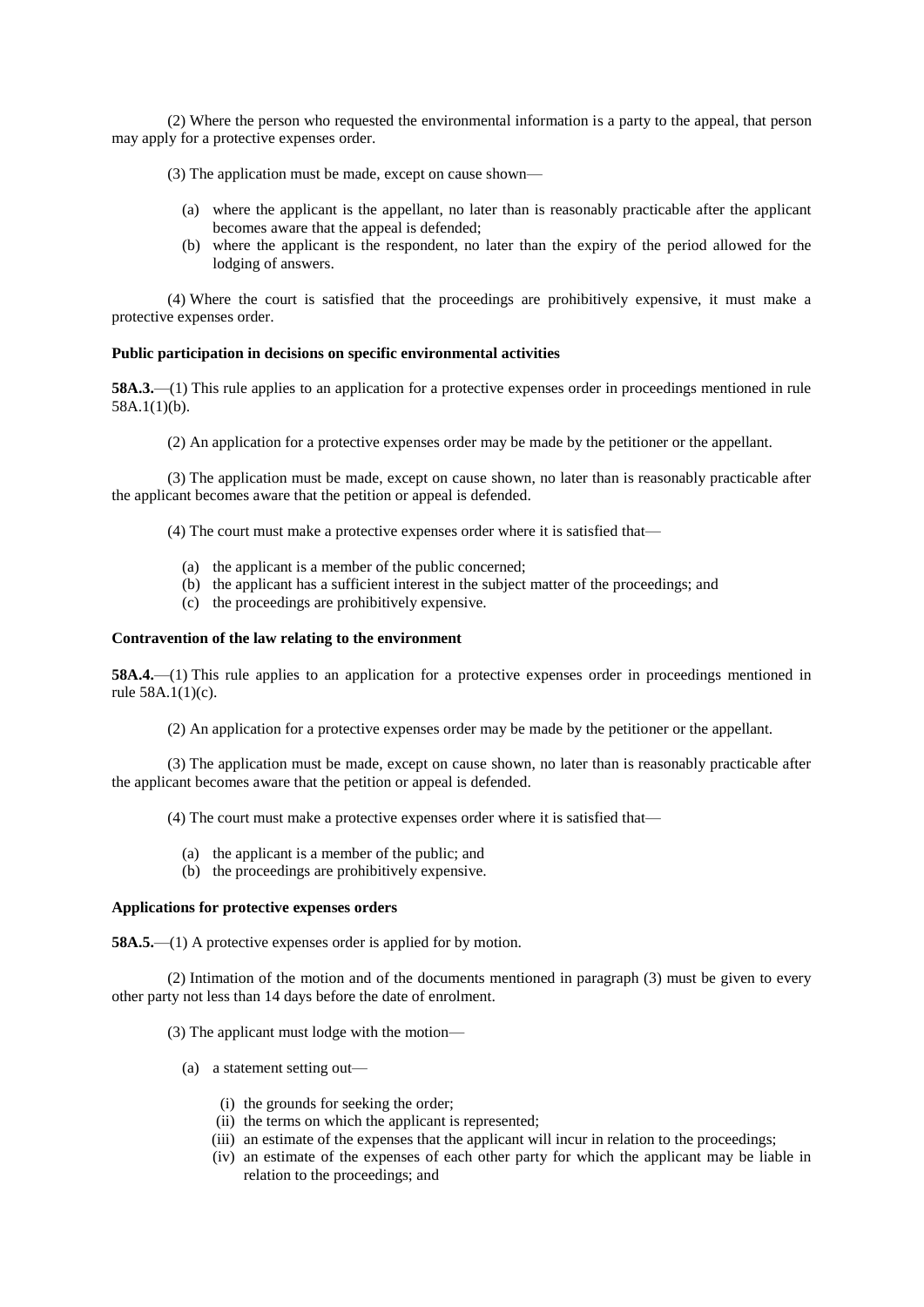- (v) in the case of an application for liability in expenses to be limited to an amount lower or, as the case may be, higher than a sum mentioned in rule 58A.7(1), the grounds on which the lower or higher amount is applied for; and
- (b) any documents or other materials on which the applicant seeks to rely.

(4) A party opposing an application for a protective expenses order must lodge with the notice of opposition—

- (a) a statement setting out the grounds for opposing the application; and
- (b) any documents or other materials on which the party seeks to rely.

# **Determination of applications**

**58A.6.**—(1) Unless the Lord Ordinary or, as the case may be, the procedural judge otherwise directs—

- (a) an application for a protective expenses order is to be determined in chambers without appearance;
- (b) the motion is not to be starred; and
- (c) rule 23.4(6) (opposition to motions) is disapplied.

(2) Unless granting an unopposed application, the Lord Ordinary or, as the case may be, the procedural judge must give brief reasons in writing.

### **Terms of protective expenses orders**

**58A.7.**—(1) A protective expenses order must—

- (a) limit the applicant's liability in expenses to the respondent to the sum of £5,000, or such other sum as may be justified on cause shown; and
- (b) limit the respondent's liability in expenses to the applicant to the sum of £30,000, or such other sum as may be justified on cause shown.
- (2) Where the applicant is the respondent in proceedings mentioned in rule  $58A.1(1)(a)$ 
	- (a) paragraph (1)(a) applies as if the reference to the applicant's liability in expenses to the respondent was a reference to the applicant's liability in expenses to the appellant; and
	- (b) paragraph (1)(b) applies as if the reference to the respondent's liability in expenses to the applicant was a reference to the appellant's liability in expenses to the applicant.
- (3) In paragraph (1), "the respondent" means—
	- (a) all parties that lodge answers in an application to the supervisory jurisdiction of the court; and
- (b) all respondents in an appeal under statute.

### **Expenses protection in reclaiming motions**

**58A.8.—(1)** Paragraph (2) applies where—

- (a) the court has made a protective expenses order in relation to proceedings in the Outer House; and
- (b) a decision of the Lord Ordinary is reclaimed at the instance of a party whose liability in expenses is limited in accordance with rule 58A.7(1)(b).

(2) Subject to any review of the protective expenses order by the Inner House, the limits on the parties' liability in expenses set by the order include liability for expenses occasioned by the reclaiming motion.

(3) Paragraphs (4) and (5) apply for the purposes of any other reclaiming motion from a decision of the Lord Ordinary in proceedings mentioned in rule 58A.1(1)(b) or (c).